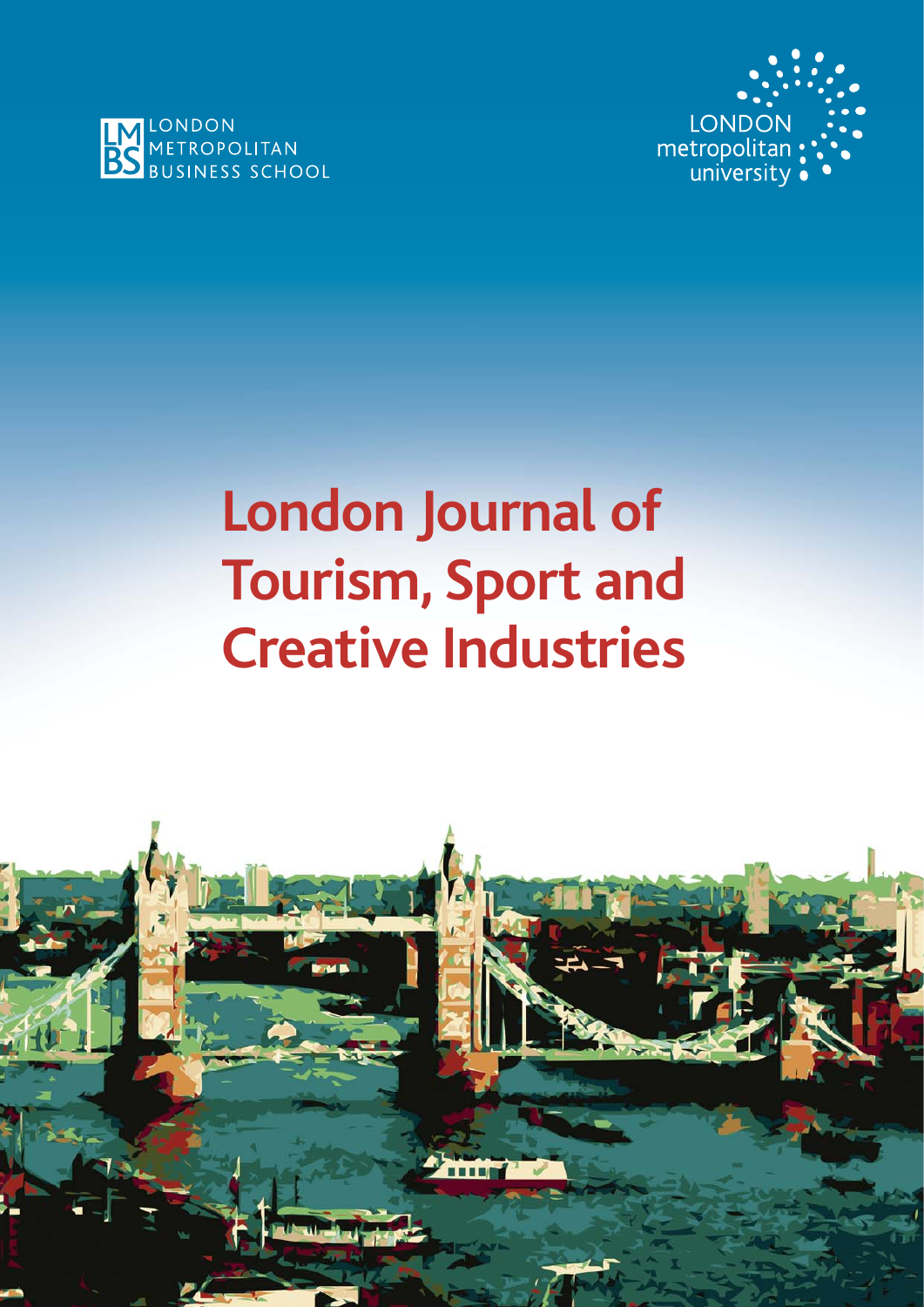# London Journal of Tourism, Sport and Creative Industries (LJTSCI)

**Volume 1, Edition 1, Spring 2008**

| <b>Editorial</b>                                                                                   | 1  |
|----------------------------------------------------------------------------------------------------|----|
| <b>Visualising London</b><br>Stevenson and Inskip                                                  | 3  |
| London's Hospitality Workforce: Cultural Diversity a Choice or Necessity?<br>Pantelidis and Wrobel | 13 |
| Implications and Issues of London 2012 for the Sites' Residents<br>Sadd and Jones                  | 22 |
| How can social marketing be used to promote sport?<br>Corcoran                                     | 30 |
| <b>Reviews</b>                                                                                     | 35 |
| Call for Papers - LJTSCI Volume 1 Edition 2 Autumn 2008                                            | 38 |
| <b>Editorial Policies</b>                                                                          | 39 |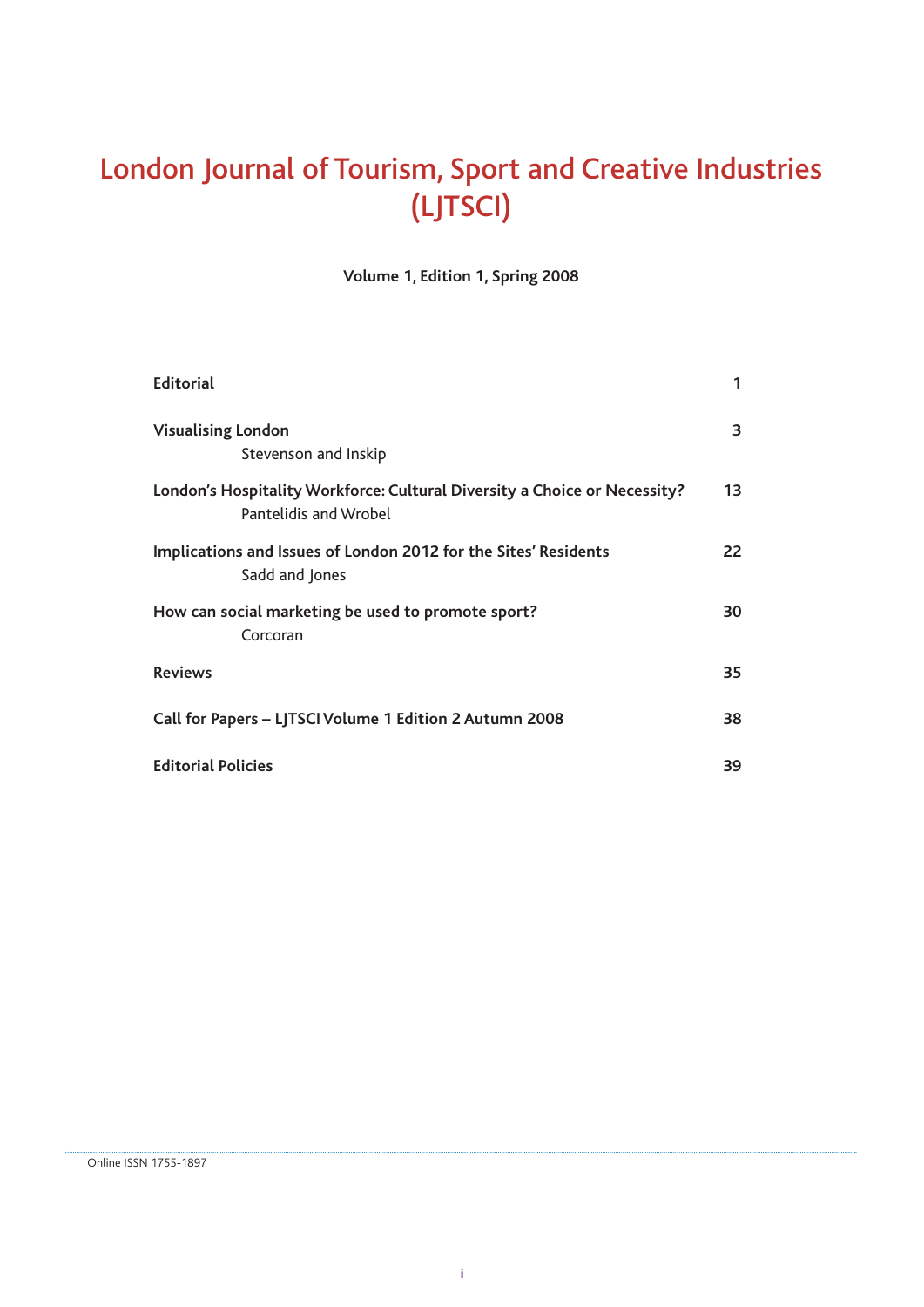# London Journal of Tourism, Sport and Creative Industries (LJTSCI)

#### **Scope of the Journal**

London is one of the world's most heterogeneous and cosmopolitan cities. It is a quintessential 'global city' located at the interface of manifold networks and flows. *The London Journal of Tourism, Sport and Creative Industries* (LJTSCI) seeks to publish articles on a variety of related topics which encapsulates this diversity and the nature of its localglobal intersections.

The subject area delivered at London Metropolitan University has a history of high quality research into anthropological/developmental studies and policy analysis. It is from these platforms that the journal aims to be a meeting place for research and discussion on a wealth of topics that should appeal to scholars, practitioners, policy makers and general readers. These articles can include research, works-in progress, case studies, developments in theory, book reviews and general reviews that contributes to the development of the subject field.

The journal addresses a broad subject field, while under the banner of Tourism, Sport and the Creative Industries it also includes, but is not restricted to, events, the Arts – including music and dance, heritage, hospitality, advertising & communications, music media & entertainment. We encourage submissions relating to these topics from a wide variety of perspectives; such as all areas of anthropology, management, economics, politics, history, sociology, psychology, cultural studies and marketing. The contexts of these research papers are also broad in scope covering relevant research form public, commercial and third sector organisations and settings.

#### **Journal Objectives**

- Contribute to the growth of knowledge about in the areas covered by the Subject Field, including travel, tourism, sport, music and media, hospitality, events, arts/ heritage and other creative industries.
- Contribute to the growth of knowledge about pedagogy in the Subject.
- Provide a forum for academic debate and academy-industry interchange in the Subject (including organisations from the third sector/ the mixed economy of provision).
- Provide a mechanism for discussion of research that is a work in progress or as yet preliminary and emerging.
- Provide a pathway for the development of young, new, and PhD researchers in the Subject.
- Provide a pathway to bring to wider attention excellent examples of research carried out by LMBS students.
- Contribute to the strengthening of our links with alumni and other practitioners.
- Contribute to the strengthening of our links with international partners.

**Editorial Board:** Julie Scott, Michael Hitchcock, Tom Selwyn, I-Ling Kuo, Nicole Ferdinand, Milan Todorovic, Ioannis Pantelidis, Robert Lentell, Paul Kitchin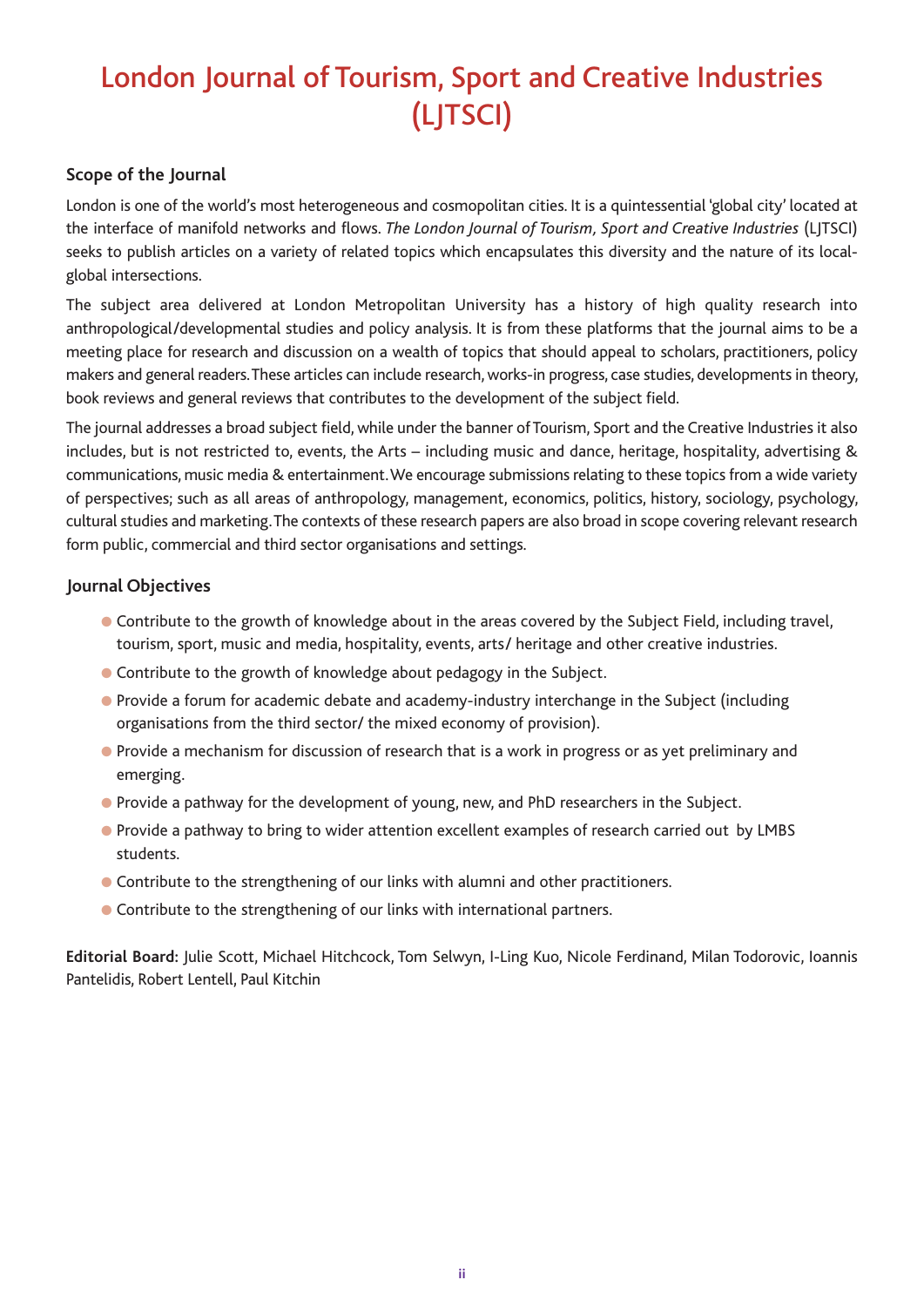# **Editorial**

Welcome to the first edition of the *The London Journal of Tourism, Sport and Creative Industries*. It is my privilege to be the founding editor of this journal and work with the committed editorial board we have in place. The concept was formulated over 12 months ago and it is satisfying to see that the first edition of the journal has come to life. However it is also important at this stage to explain what the journal is about and to this effect put some substance into the scope which may not be initially apparent to readers. Feedback from some has suggested it is perceived as a journal dealing solely with issues in London. This is partly the case but it is not a comprehensive overview of what we are aiming to achieve. The journal will be a meeting place for scholarly research and discussion on a multitude of topics that encompass the local-global connections that exist within London. To this end this first edition contains articles covering experiences of life, work and leisure in London. Throughout the papers this concept of the local-global nexus becomes more tangible as we witness the various realities of the networks and flows of the city's multi-cultural populous.

In the first article Stevenson and Inskip provide an analysis of the interpretations that some of these populations apply to tourist sites in the London area. The authors use social semiotic analysis of photographic images to extract meaning and interpretation of the subjects' perspectives of the city. Building on the work of previous research [Morgan and Pritchard (1998) and Pink (2007)] the authors contend "the way people make images of places reflects the meaning of those places to them" and in turn is "affected by their experiences, background and values." They go on to present their findings from a structured analysis of the visual data, of which we are fortunate enough to have a sample within the article. Of interest are the varied meanings that can be derived through the images and how these various truths are all legitimate representations of the city.

The widening of the European Union has seen yet another cultural grouping make its way to London in search of new opportunities. Pantelidis and Wrobel provide an analysis of how employers, agencies and academics perceive new and existing populations, their characteristics in relation to work and their integration into the wider workforce. The authors present an analysis of the issues facing hospitality employers and perceptions of cultural barriers to obtaining employment in the field that are harboured by resident populations throughout the region.

Sadd and Jones analyse one of the many issues facing London in its preparation for staging the 2012 Olympics and dealing with the legacy post-event. The authors provide a strong overview of the legacy issues of population relocation from the Barcelona and Sydney experiences before moving onto an analysis of the challenges facing London. The reality of regeneration is the sheer scale and complexity of the operation involving many aspects of development and destruction in order to create an end product. One such area of concern is the displacement of existing communities to alternative regions away from their traditional areas of life and work. They contend that there are major issues for traveller communities as they are facing separation from the area and from their community ties.

Corcoran provides a discussion of the role of social marketing in increasing the health of the populous. She identifies the issues facing sport and health organisations in adopting social marketing and examines why their responses to this approach have been mixed. This piece presents eight elements of social marketing that can be used by these agencies to capitalise on the health/physical activity agenda. In tune with the discussion articles' objectives hopefully this will generate discussion from sport and health practitioners as well as marketers on the suitability of this approach in this region.

Little provides the first of our book reviews starting wit*h Gold and Gold's Olympic Cities: City Agendas, Planning and the World's Games, 1896-2012*. Lunt follows this with his analysis of O'Toole, Harris and McDonnel's fourth edition of *Festival & Special Event Management.* 

Finally I'd like to express my thanks to Robert Lentell and the other members of the editorial board for their advice and assistance throughout the past 12 months in turning this idea into something tangible (in a manner of speaking). Thanks to Allan Boosey and Events Management Knowledge for their flexibility and courtesy in allowing us a channel for publication. Without this support the journal would have had to rely on existing in email format only. Thank you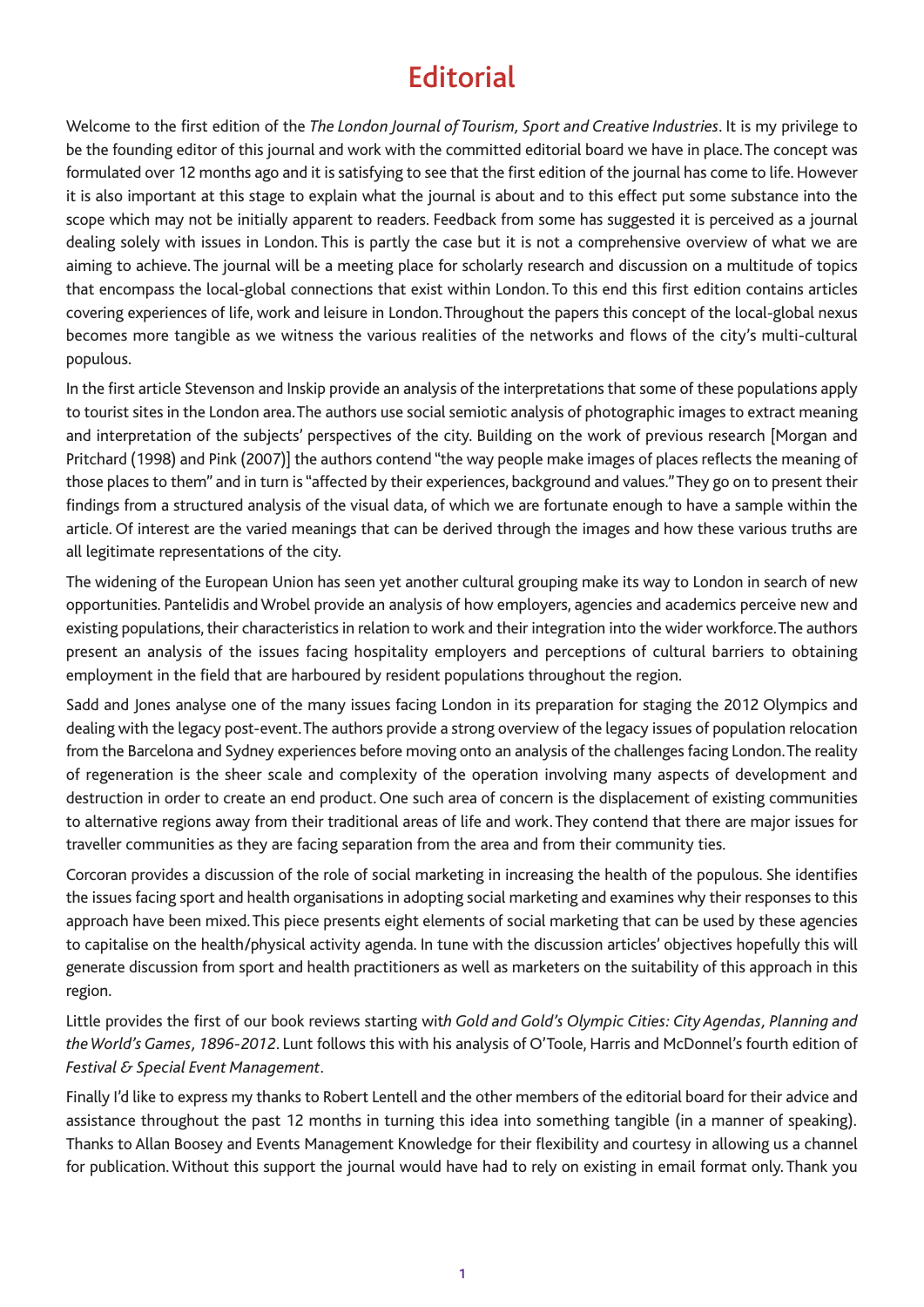also to Demetria Maratheftis and her colleagues in the marketing department for the first-class job they have done on creating the document that you are reading. And finally a warm thanks to the authors who submitted abstracts and full articles for their 'leap-of-faith' in choosing our new journal, I hope you are happy with the format and presentation of your work.

#### **References**

Morgan, N. & Pritchard, A. (1998). *Tourism promotion and power*. Chichester: Wiley. Pink, S. (2007). *Doing visual ethnography*. London: Sage.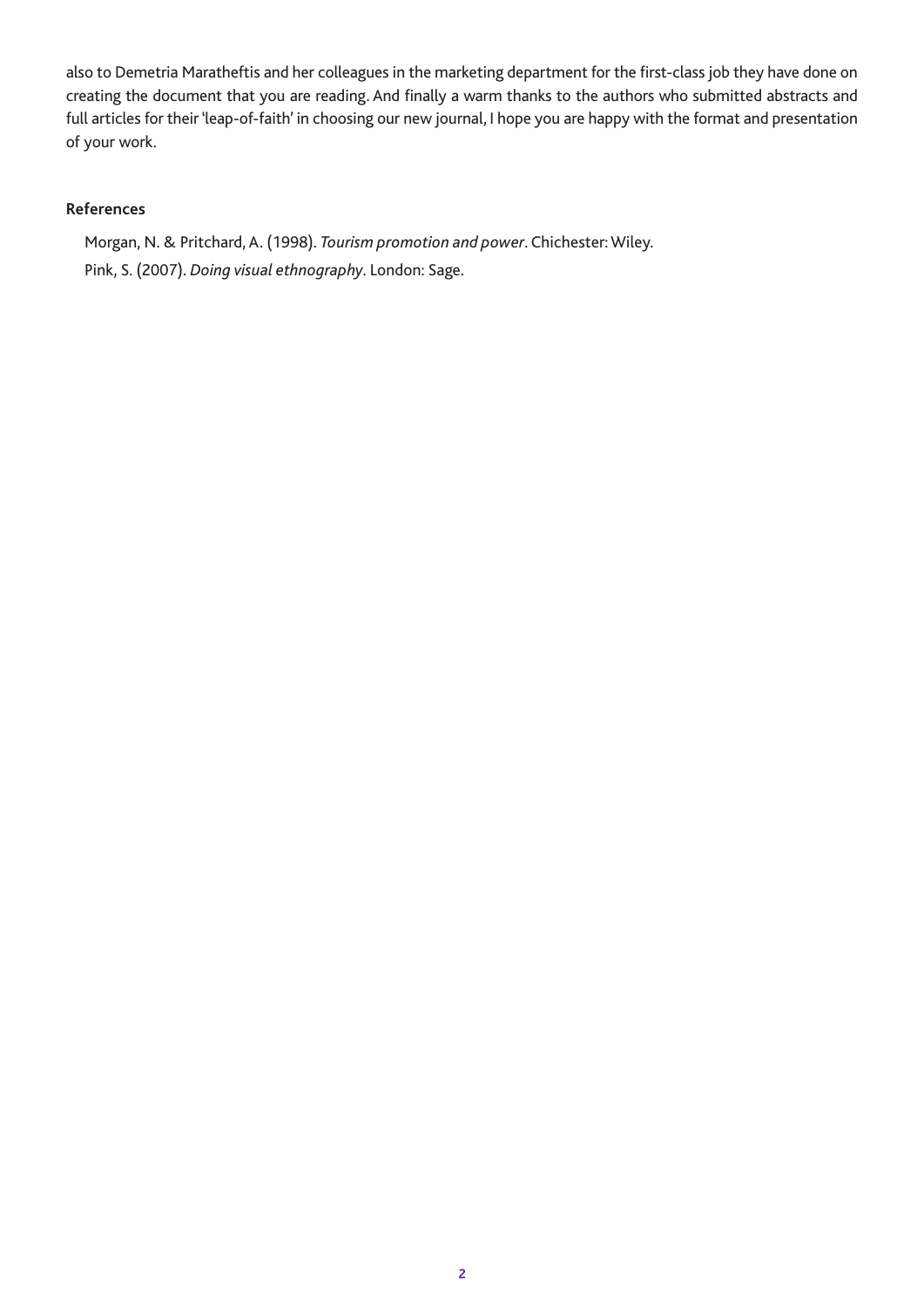# Implications and Issues of London 2012 for the Sites' Residents

Debbie Sadd Bournemouth University

Ian Jones Bournemouth University

Keywords: Olympics, London 2012, Legacy, Social Impacts, Residents, Relocation

# **Abstract**

The Olympic Delivery Authority have agreed to undertake in the process of organizing the London 2012 Games, one of the biggest urban regeneration projects seen in Europe for many years, destined to create a new town the size of Exeter once the Games have finished (ODA, 2006). Through examining past Olympic Games, this paper explores some of the soft legacy implications of the London 2012 Games and in particular the fate of the only 'residents' being relocated from the Olympic Site, twenty-one traveller families. The paper concludes with a discussion on how legacy can be sustainable and for the benefit of the whole community rather than particular sections.

### **Introduction**

The awarding of the 2012 Olympic Games to London is cited as being the catalyst for one of the biggest urban regeneration projects seen in Europe for many years, destined to create a new town the size of Exeter once the Games have finished (ODA, 2006). Whilst the media focus is on the development of the hard infrastructure needed to host the Games, it is the softer legacies and their long term implications that are often overlooked, and whilst previous Games have discussed the social implications of housing issues in relation to communities (Lenskyi, 2002, Hughes, 1993) there has been little written in the past regarding other communities/businesses that are relocated because of the Games' infrastructural requirements. This paper sets out to explain the fate of the site's current 'residents', what is happening to them at the time of writing, and what the plans are for their future. There are a wide variety of businesses/activities including a community church, cafes and scrap metal merchants yet there are only two residential communities in the area currently being developed, the Waterden Crescent travellers' site in Hackney and Clays Lane travellers' site in Newham. This paper will focus its attention to the relocation issues of the travellers from the Waterden Crescent site by examining the social implications of the relocation of this community and also highlight the unexpected and exceptional costs involved in the relocation processes. The paper will conclude with important lessons for London from the experiences of past Games, especially Barcelona (1992) and Sydney (2000).

### **Event Legacy**

Research on the social impacts of events, although limited, is becoming increasingly important (e.g. Waitt, 2001, Fredline et al, 2003, Cashman, 2006). Although such impacts are difficult to quantify, they are often examined through the residents' perceptions of the impacts (Fredline et al, 2003). Such impacts include developing a sense of place and community pride in conjunction with quality of life (Ritchie and Smith, 1991, Cashman, 2006) and the enhancement of social capital, vital in maintaining a productive and lively society. It is often assumed that if the economic benefits of an event are positive, it should therefore follow that the social impacts will also be positive. However, Malfas et al (2004) argue that whilst events may seen attractive through the positive economic benefits they accrue, the social impacts can be negative, particularly when residents are forced to leave their publicly funded housing projects to make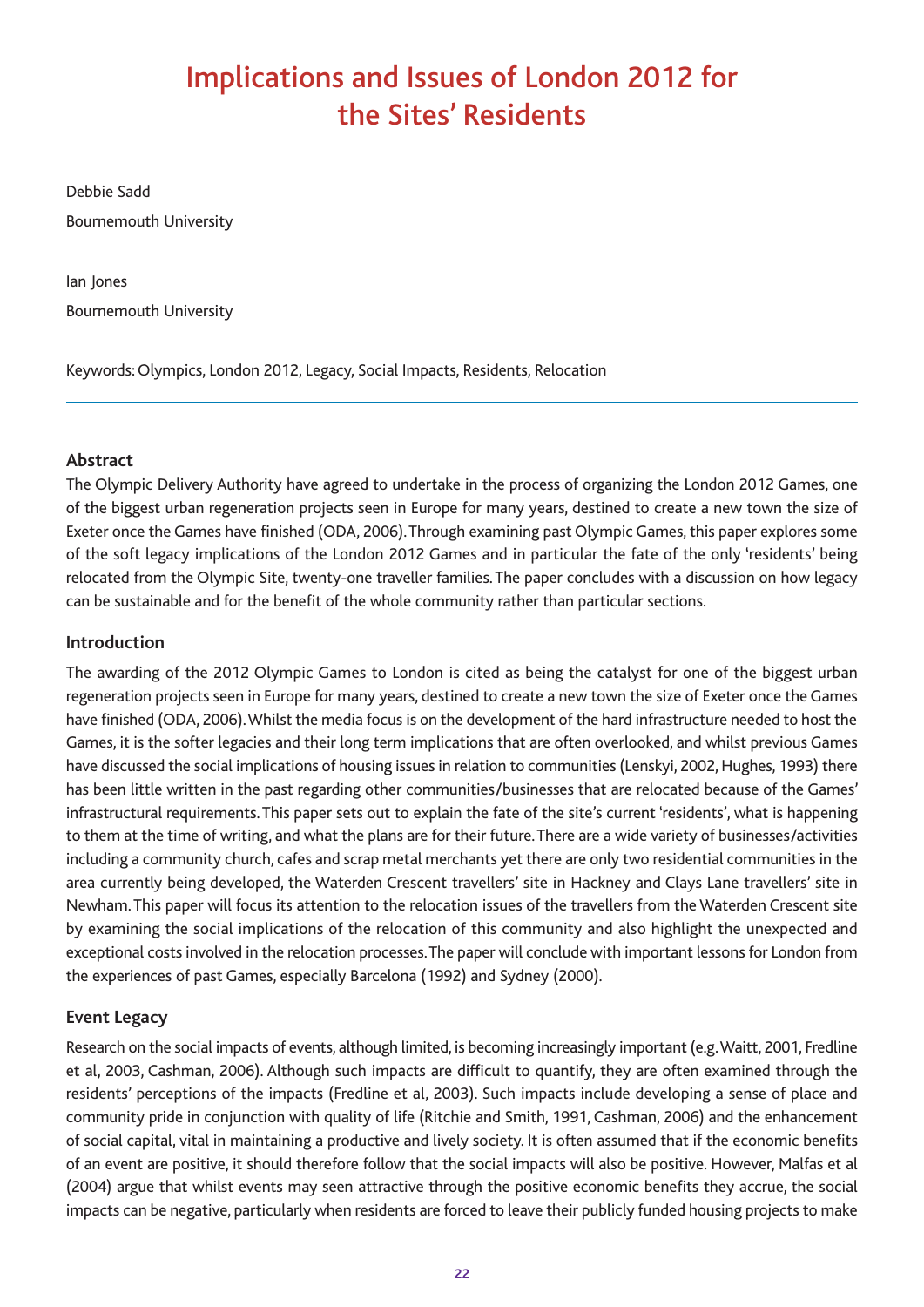way for event infrastructure. They highlight the case of the Atlanta 1996 Olympic Games when 9500 units of affordable housing were lost and \$350 million in public funds diverted from low-income housing and the social services to fund the Olympic preparation.

## **Olympic Event Legacy**

An International Symposium on Legacy of the Olympic Games (1984-2000) was held in 2002 in Barcelona to discuss and explore the various aspects of Olympic Legacy at all levels. One of the findings was that legacy in Olympic terms is crucial in the organization and the final evaluation of Games but that in attempting to define legacy, there are several meanings of the concept. This is especially true because of different translations of the term within the various languages and cultures of the Olympic family [Hiller (2000), for example, prefers to use the word outcomes instead of legacy].

The symposium agreed that legacy is multidisciplinary and dynamic and evolving constantly, therefore whilst being difficult to define *it is a local and global concept existing within cities, regions and nations as well as internationally*. (IOC, 2003, p.1). The symposium also discussed and explored various aspects of Olympic legacy at all levels and agreed that there has been insufficient attention given in the past to the outcomes of legacy and identified a great need for research into legacy and in particular that legacy building must start with the decision to bid for the games, (Ritchie, 1987; Cashman, 2006).

Sustainable development is paramount within legacy planning in order to protect the environment, and the infrastructure for the games should be beacons of environmentally friendly development, thus satisfying the IOC's third dimension of environmentalism. In April 2007 press cuttings (Harrison, 2007) reported that the UK bid was beginning to suffer through the lack of guidance and control from a central 'Legacy Tsar'. The regeneration opportunities would not be maximized until such a role was appointed as *"too many agencies and government departments are currently involved with no clear leadership*" Clear leadership is required for the 2012 legacy for it to maximize its potential positive benefits and impacts, yet for this to happen it needs to be centrally coordinated.

### **Social impacts**

Traditionally legacy denotes something that 'kicks in' as a result of something related happening as it is pre planned to happen at a certain time in the future. Volrath (2005) argues that legacy relates to the aims, motives, meanings and impacts of the Olympic Games but more specifically the results, effects and long-term implications. There are various types of legacy, yet it is only economic and to some extent environmental, physical and technological legacies that can objectively be measured. Psychological, social, cultural and political legacies are more subjective and therefore more difficult to quantify and therefore accurately measure. The social and psychological legacies are sometimes the most valuable (Ritchie, 2000), those that will 'enhance the long-term well-being or lifestyle of destination residents in a very substantial manner – preferably in a way that reflects the values of the local population (p. 156).

Ritchie (2000) writing after the Calgary and Salt Lake City Olympic Games, suggests that events can provide a short term period of intense excitement for residents of host cities and even nations and long term awareness of the host destination in tourism markets, yet without the proper strategic planning it can be difficult to justify the immense expense involved. He further believes that legacy planning in respect of the Olympics can lead to the attainment of long-term benefits to host destination residents. The city transformations that can be undertaken as a result of hosting mega events depend on the quality of the planning and this will therefore include any housing issues. For a sustainable legacy, all the objectives of the various stakeholders need to be addressed and a holistic approach taken to the development and management of the Olympic facilities. The regeneration dividend should become a blueprint for future Olympic cities.

Olds (1998) writes about the Canadian case studies of Expo '86 in Vancouver, 1988 Calgary Winter Olympic Games, and the rejected proposal to host the 1996 Summer Olympic Games in Toronto by focusing on the event organizers having to deal with event related housing impacts through forced evictions. He purports that for an effective community force to be heard an organized, strategic and resourceful coalition of community –based groups is vital in order to have the capacity and knowledge base to deal with the complexity of the situation, to act forcefully at whatever level and to formulate diverse strategies in order to take advantages when they arise to seek to achieve common goals. A similar situation also developed in Sydney, with the issue of how best to deal with the homeless population prior to the Games'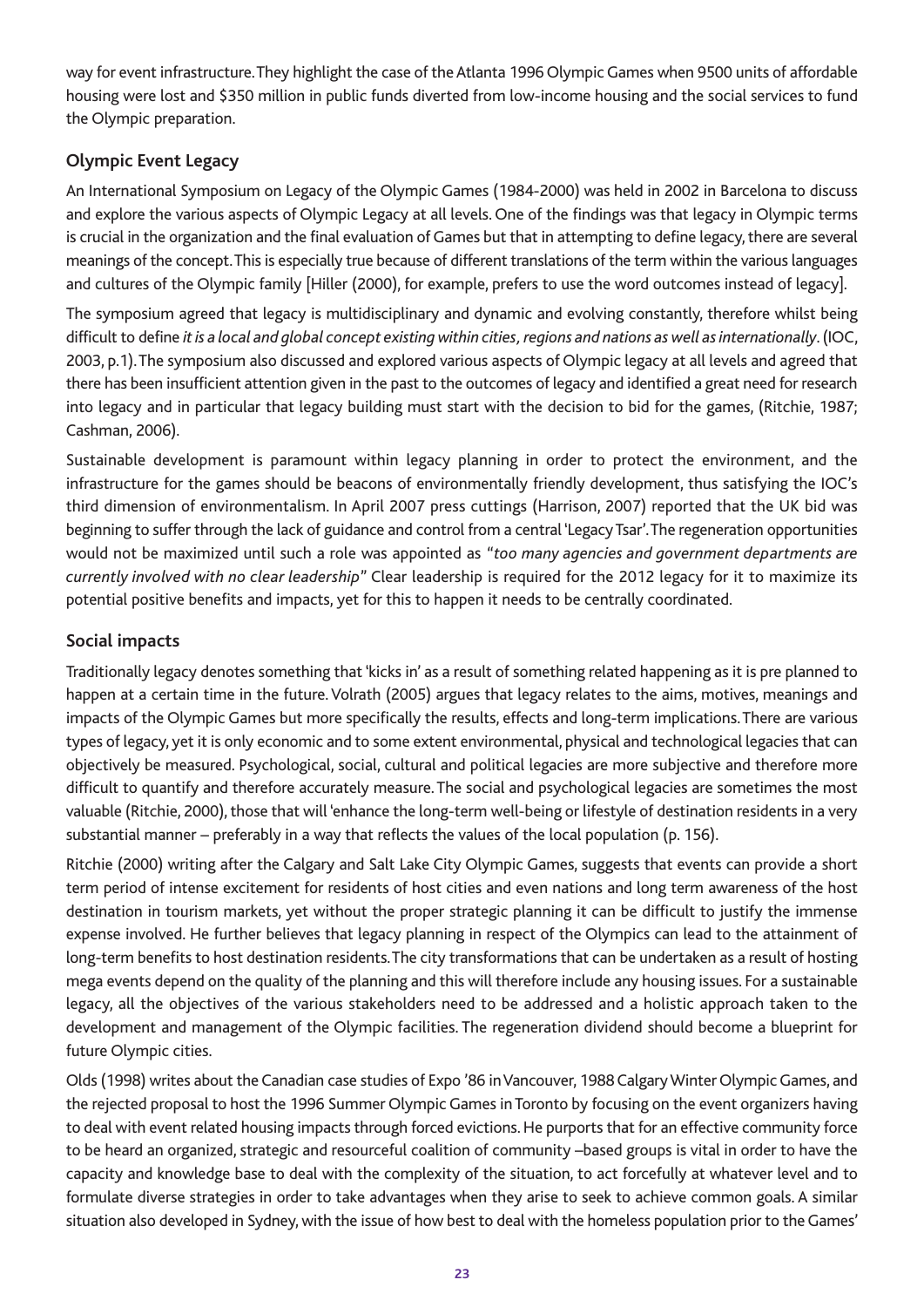commencement. In addition, many people suffered above inflation rent increases on their properties from unscrupulous landlords in order to force them out their homes to capitalize on the money to be made from the Games (Beadnell, 2000). Special powers were invoked by the Olympic Authorities through Sydney City Council Rangers who were given the powers to remove anyone deemed a nuisance. Hamilton (2000) wrote that Sydney's newest Olympic Sport was the 'rent race', and McWilliams (2000) wrote at the same time that some tenants who had lived for 20 years in the same building were given 60 days notice to move out. According to Hall (1997) the creation of 'desirable' middle-class living conditions is often a precursor for higher property prices and increased rents. In addition there is also the risk of a breakdown in communities' structure as seen in Barcelona 1992 with the relocation of many of the indigenous communities from the waterfront to several separate sites around the city. For the 1988 Olympic Games in Seoul, 'undesirable' communities were either relocated away from the Olympic Torch relay route, so as to avoid being filmed by the media and in some places hidden behind a new wall specifically built for this purpose.

#### **Examples from Barcelona 1992 and Sydney 2000**

The planning of the Barcelona Games of 1992 became part of an overall strategy developed in the post–Franco era of the 1970's in order to give the city back to the people after years of dictatorship rule and especially to stop the city 'turning its back on the sea' (Gold & Gold, 2008, MacKay, 2000). Influential politicians began an extensive programme of opening up spaces and transforming former industrial land into facilities for the Catalan people. One such influential local was Juan Antonio Samaranch, who encouraged Barcelona to apply for the hosting of the Games to compliment the plans already in place. The plan was to decentralize the games around the city by upgrading existing sporting facilities and spreading the facilities over four distinct areas. The main site being Montjuic where there was already a stadium, built in 1936, and a swimming pool constructed in 1972. The Diagonal was an existing sporting precinct and Parc de Mar and Vall d'Hebron also had existing facilities (Cashman, 2006). This conscious decision to spread the facilities around meant building a completely new Olympic village within the city, but away from the sporting facilities. The decision was made to develop the housing on derelict land close to the waterfront which had only limited light industrial use and was large enough to accommodate the building required. Rather than build the minimum facilities required various Spanish architects were commissioned to build blocks of apartments all with different designs that would be suitable for local people to move into post Games. As part of this overall project the opening up of the seafront again, away from industrial use, was completed but not without having to relocate a community of gypsies who had made their home along the waters edge in shanty towns, especially Somorrostro and Camp de la Bota (Walker and Porraz, 2003). The majority of the gypsies were rehoused in apartment blocks on the periphery of the city and whilst many have remained in these blocks some have returned to living in shanty towns in other parts of town as the only way of life they understand and also through disputes with other residents who disapproved on the gypsies moving in. However the developments in Barcelona continue to this day and rather than the Olympics being a catalyst for urban change (Chalkey and Essex, 1999) they have helped to accelerate plans that have been progressing for the last 30 years. There were no plans post the games to keep any of the newly created housing for social housing, but the city has recognized this need now and in its new developments are stipulating, in some cases, that approximately 25% of new units are available as social housing to be rented (Walliser, 2004) rather than forcing these renters to live on the periphery of the city and thus being socially segregated and polarized (Beckhoven et al, in press).

For the 2000 games, Sydney, in contrast to Barcelona, opted to develop a large urban project on the western edges of Sydney, despite there being many existing sporting facilities around other parts of the city. The original site selected in Moore Park was rejected by the residents, therefore for the 2000 bid Homebush Bay was selected so all the facilities could be contained in one site, with a few small exceptions. The land was similar to that used in Barcelona in that it was derelict with a few small businesses remaining but with no residents who would need to be relocated. The land had been identified for urban renewal in the 1970's and in the intervening years many businesses including a large abattoir was relocated, losing the local council of Auburn rental incomes of nearly \$1m, which has resulted in cuts in budgets to facilities provided by the local council to their citizens (Cashman, 2006). The development of the facilities for the Games was closely monitored by Greenpeace and therefore became known as the 'green games', thus satisfying the IOC's third dimension of environmentalism. However, the properties that are now residential suburbs are built on former contaminated soil and the local waters are still polluted, yet they obtain premium prices on the open market. Further extensive developments have taken place around the park thus alienating the poorer social classes even further,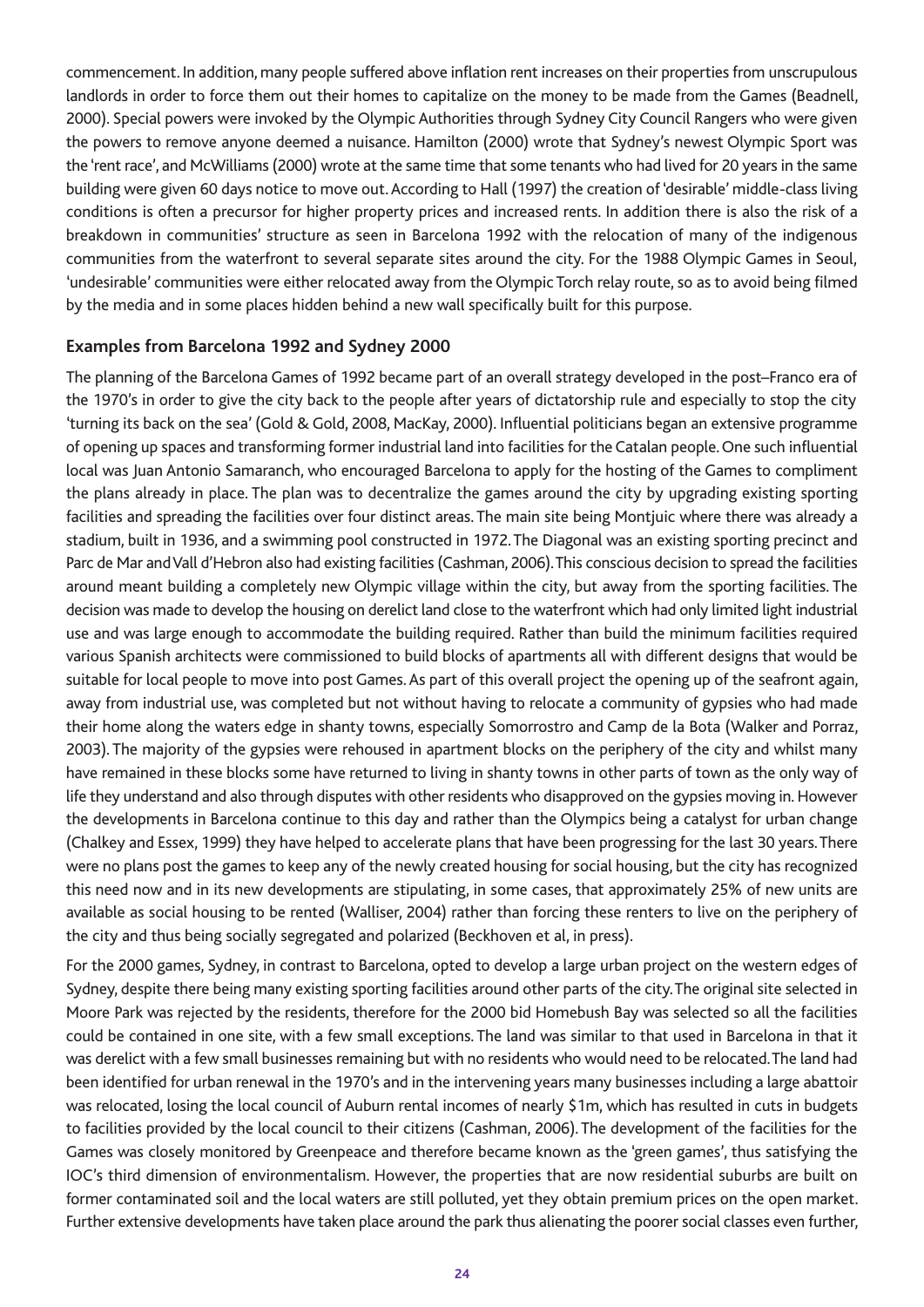but none of the properties have been kept for key workers thus having integrated housing. There was little post games planning for the facilities and whilst the games gave great hope to the local residents of the nearest suburb of Auburn; they have gained very little from being the nearest community to the Olympic Precinct. Here the local council did not have an open relationship with the Games organizers and thus their role as stakeholders with in the pre and post planning stages was largely ignored (Curtin, 2007). Felli (2004) argues that partnerships in the organizing of the games will only succeed if three basic principles are adhered to; a clear understanding of each parties defined contributions; mutual confidence and understanding through effective monitoring, early identification of problems and risks, sharing information, use of previous games experience, transparency, and commonality of language and competent collaborators sharing common values. Searle (2002) argues that the attraction of new world-class sporting facilities in a country so sports orientated helped gain public support for the new infrastructure developments.

### **The London Legacy**

When London won the bid to host the games on 6th July 2005, the London 2012 games vision was underpinned by the themes of delivering the experience of a lifetime for the athletes, leaving a legacy for sport, benefiting the community through regeneration and supporting the IOC and Olympic movement. The regeneration of the Lower Lea Valley will involve the regeneration of an entire community for the direct benefit of everyone who lives and works there at present, involving significant social and economic advancement. The bid committee believe this model of social inclusion will open up opportunities for education, cultural and skills development and jobs not just across the London area but also across the whole of the UK (London 2012 Candidate File, 2005a).

The Lower Lea Valley area earmarked for the Olympic Development is derelict and polluted land that has suffered from decades of under investment. The developments will become the biggest regeneration project in Europe in 150 years. The intention within the games legacy is to plan a network of restored waterways and new wildlife habitats to complement the physical infrastructure (London 2012 Candidate File, 2005b). The landscape is industrial and the surrounding communities are some of the most deprived in the country with 40% unemployment in the 5 Olympic boroughs of Tower Hamlets, Newham, Greenwich, Hackney and Waltham Forest, for example, 50% of children live in poverty in Newham (ODA, 2006).

The ODA (2006) say the games will result in a new town the size of Exeter being built in the Lower Lea Valley including 40,000 new homes with priority assigned to key workers, new schools, community and health facilities. New transport links including new roads, enhanced train services, line extensions and new stations in conjunction with improvements to utility infrastructure, including a new and improved sewage system will help to provide sustainable growth and development. The ODA's intention is to 'leave a lasting legacy for generations to come, improving lives and changing the face of London for ever'.

The Egan Review of April 2004 sets out the guidelines for sustainable development and demonstrates how Olympic regeneration benefits are interlinked with Sustainable Communities Plan (Vigor, et al, 2004). Governance will be a key element with clear rules and accountability being essential before any benefits can be accrued. The Mayor of London has therefore been given Olympic-specific powers eg overriding some existing planning laws. '*The LDA is the Mayor of London's agency for sustainable economic growth and is working to build a thriving economy for London's communities and businesses'* (www.london.gov.uk/londonissues).

The economic benefits are to be realized by The London Development Agency especially in their mission to acquire the land necessary for the building of the Olympic Park. This will include relocation of those businesses and other residents from the site of the park, including the Travellers Park in Waterden Road, The Evangelical Church and the East London Bus Depot. Other players involved within the regeneration programme include the Lee Valley Regional Park Authority, The London Thames Gateway Development Corporation and the 5 London Boroughs.

### **London Site Residents Experiences to date and Future Plans**

It is the London Development Agency (LDA) who are responsible for acquiring and clearing the site for the 2012 games. They are working very closely with the people who currently live and work and run businesses on the Olympic Park. Within the designated area for the Olympic Park site developments there are two licensed Traveller and Gypsy sites one of which is Waterden Crescent in the London Borough of Hackney. The LDA has been working with Hackney Council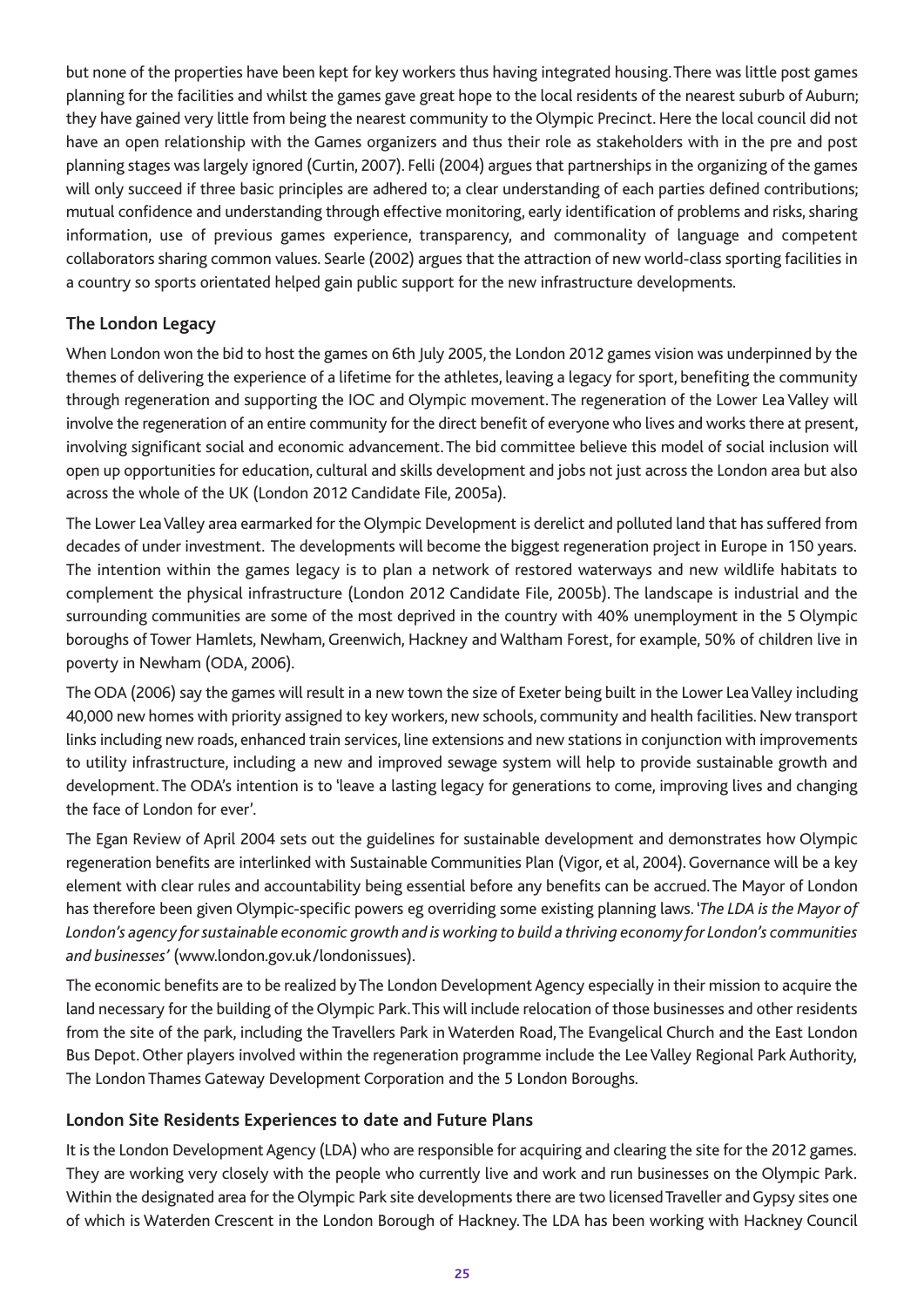and the traveller families to relocate those families affected to new sites within Hackney that are as close as possible to their old site, particularly in relation to the children from the site and their getting to and from school safely. In total there are 20 families to be relocated and they have lived on their present site, which is licensed by Hackney Council, for 13 years.

Under the Race Relations Act, Travellers of Irish and Romani Gypsy heritage are officially recognised as ethnic groups. The Housing Act 2004 and Department of Communities and Local Government Circular give Councils a duty to assess the needs of the travellers and provide appropriate new accommodation alternatives. However, regrettably for the travellers there is no site large enough for them to relocate on mass and therefore three new sites have been offered which means splitting the families up. One proposed site is the Millfield Road Depot in the Lea Bridge area which is presently a domestic waste and recycling depot. Before any work can begin on this site it is necessary to gain permission for a change of use even in spite of the special Olympic compulsory purchase laws that were introduced specifically for Olympic development. The council have to go through the correct procedures and consider the views of the local residents. Then it will be necessary to relocate the waste and recycling site before the ground can be prepared for the travellers to have their new facilities constructed. This whole process has to take place before the construction can begin for the Olympic facilities. This then needs to be repeated for the two other gypsy sites plus for all the other businesses that have to be relocated from the Olympic park area. Currently, there is no confirmed timescale for the process, and efforts to identify a clear timescale have proved largely unhelpful, for example Guy Nicholson, Cabinet Member for regeneration and the 2012 Olympic and Paralympic Games, whilst being interviewed by the travellers himself, suggested that *"I can't tell you exactly when you'll be moving because it's tied up with all sorts of things happening, least of all getting your new homes ready for you. But, rest assured, everybody is talking to everybody about it".*

Each new pitch for each family will consist of an amenity block (kitchen, living area and bathroom), outside area, space for two caravans (as they still wish to have the option to travel especially for special social celebrations), parking and landscaped grounds. Guy Nicholson, suggested;

*It's going to bring forward new homes for you and your families: new places to live for the future. What we've tried to do– and I think it will happen – is make sure that these new homes are better than the ones you currently live in, and are better places for the future… As a council we've asked that these sites are built to the highest standard. And that's not just about the home and the facilities, it's also about landscaping what's around your homes: the plants and the trees and the shape of the ground. We want to use the Olympics as a real opportunity to invest in your homes and to do it properly. The council also want to make sure the site is managed properly. They want to make sure the bins are emptied and the services work – electricity and water. So what we're doing is preparing properly so when we bring forward the new services for you in your new homes it's in the best possible way (Headliners 2007).*

The issue also remains regarding the management of the relocation of gypsy families. Again, there is evidence that no clear planning at the local level currently, exists, as evidenced by Guy Nicholson's response to questions regarding the relocation process, noting that;

### *So far, what's been happening is that everybody's families have been talking to each other. And one would hope that it would be through that process that everybody would decide who they will live with (Headliners 2007).*

The total cost of this exercise is unknown but is no doubt contributing to the rising costs of the whole Olympic Park project. Relocation is also subject to legislation that has in the past designated Metropolitan Open Land spaces, upon which this development encroaches so appeals and counter appeals are also taking place.

Even the gypsies themselves have voiced concerns through their Waterden Crescent Residents Group (WCRG), especially on issues such as schools, health and other local services. Circular 01/2006 of Hackney Council draws attention to the social, economic and environmental needs of the traveller community and the impacts on the community in general. It seems that the Olympic Legacy may both satisfy the needs of the travellers in providing for a new and improved site to reside (London Development Agency, 2006), however perceived impacts are not entirely positive. One comment in response to the frequently asked questions released by the London Development Authority suggested that;

*The author [of the page] realizes that the relocation of the travellers will bring no benefit to the local*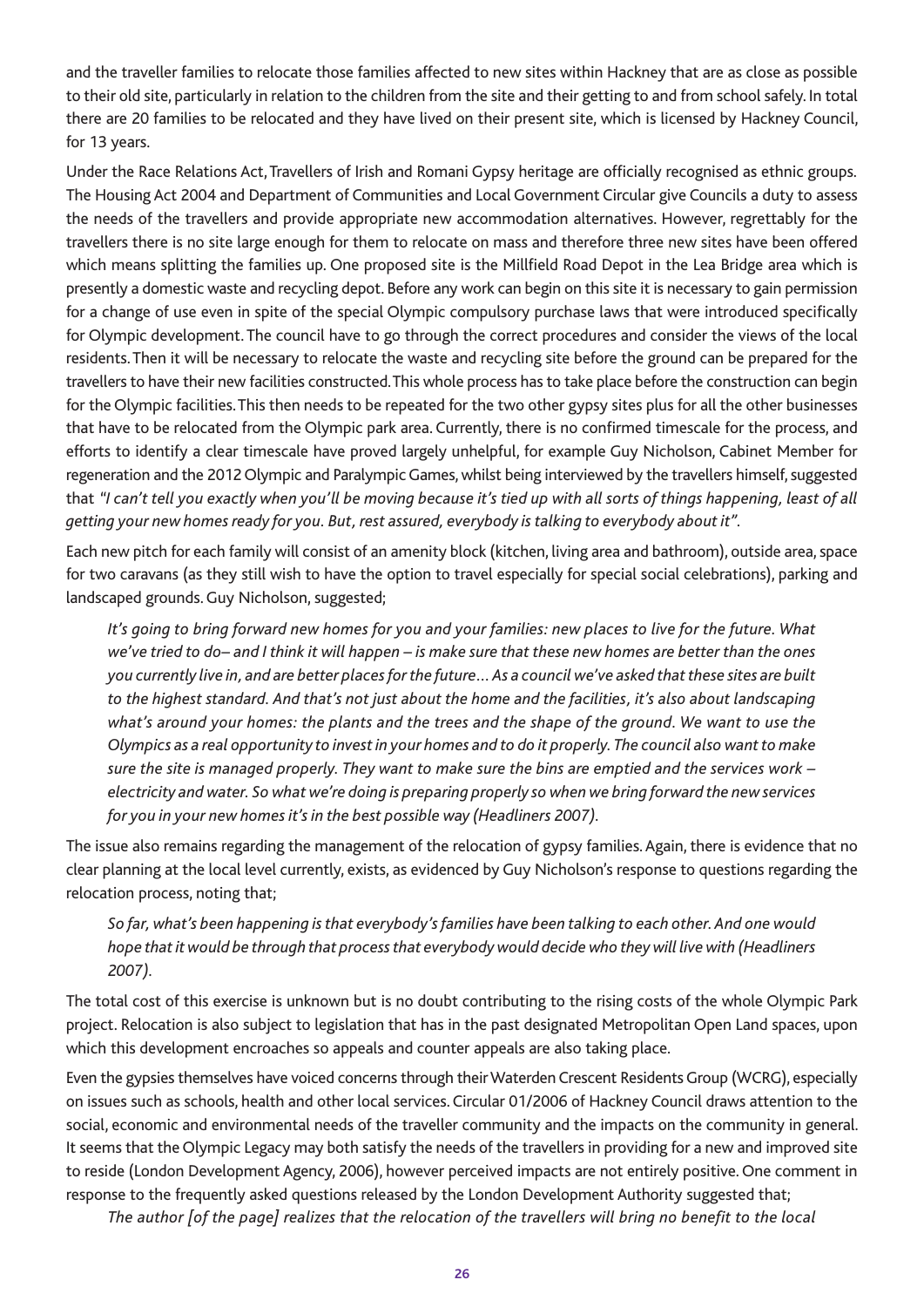*community. So instead of answering the question the author has put in some totally irrelevant propaganda about the Olympics (Gamesmonitor.org, 2008).*

Perhaps supporting Monbiot's views that;

*Democratic processes can be truncated, compulsory purchase orders slapped down, homes and amenities cleared. The Olympic bulldozer clears all objections out of the way. There can be no debate, no exceptions, no modifications. Everything must go (Monbiot, 2007).*

Although such claims have been refuted, the perceived, as well as actual impacts need to be carefully managed.

#### **Important lessons to learn and recommendations**

Haynes (2001), comments on the International media reporting on the issues involving the Indigenous population in Australian, namely the aboriginal people. It could be argued that the Games themselves provided the impetus for reconciliation over past differences and that the games became a symbol of such reconciliation. This issue may arise in London but for an entirely different sector of the population, the travellers who have a permanent site on the area to be developed and also the largely diverse ethnic communities that live around the park.

For a sustainable legacy, all the objectives of the various stakeholders need to be addressed and an holistic approach taken to the development and management of Olympic Park. The regeneration dividend from London should become a blueprint for future Olympic cities but only through earning from past Games and the best practices that have emerged through studies of the social impacts of these Games. In particular, the positive and negative lessons from Barcelona, first with the relocation of the gypsy communities by putting them into high rise blocks without considering their cultural needs being a negative impact and more benevolently through making the games part of a city wide project for the benefit of all residents. In Sydney with there being no planning within the park for a mix of social housing, thus not benefiting the community at all and also having little post games planning for the facilities within the park thus precluding the local community from engaging with these facilities post games as being negative impacts. These are all lessons London can learn from and this paper has highlighted just one group of residents who have their own social impacts to be considered within the Games planning. This paper has also highlighted the complex dimensions of the projects needed in order to clear this site before construction can begin with the associated costs involved never being fully transparent.

#### **References**

Beadnell, M. (2000). Sydney's homeless to be removed for Olympics. Retrieved November 7, 2006, from www.wsws.org/articles/2000/feb2000/olymp-f03.shtml

Beckhoven, E., Boxmeer, B. & Hollmqvist, E. (in press). Social mix policies in large housing estates: a comparison of the Netherlands, Sweden, and Spain. In E. Beckhoven (Ed.), *Decline and regeneration. Policy responses to process of change in post WW11 urban neighbourhoods: Utrecht, Koninklijk Nederlands Aardrijkskundig Genootschap*.

*Cashman, R. (2006). The bitter sweet awakening – The legacy of the Sydney 2000 Olympic Games*. Sydney, Walla Walla Press.

Chalkley, B. & Essex, S. (1999). Urban development through hosting international events: a history of the Olympic Games. *Planning Perspectives*, 14(4), 369-394.

Curtin, P (2007). Interview with former Mayor of Auburn City Council, Sydney, Australia.

Felli, G. (2004, May). *Setting the stage for hosting a major sporting event*. Paper presented at Sport Accord Conference, Lausanne.

Fredline, L., Jago, L. & Deery. M. (2003). The development of a generic scale to measure the social impacts of events. *Event Management*, 8, 23-37.

Gamesmonitor.org (2008) Hackney Travellers Relocation Project Millfields Road depot – Frequently Asked Questions, Retrieved March 25, 2008, from www.gamesmonitor.org.uk/node/412

Gold, J. R. & Gold, M. M. (2007). (Eds.), *Olympic Cities*. Abingdon, UK: Routledge.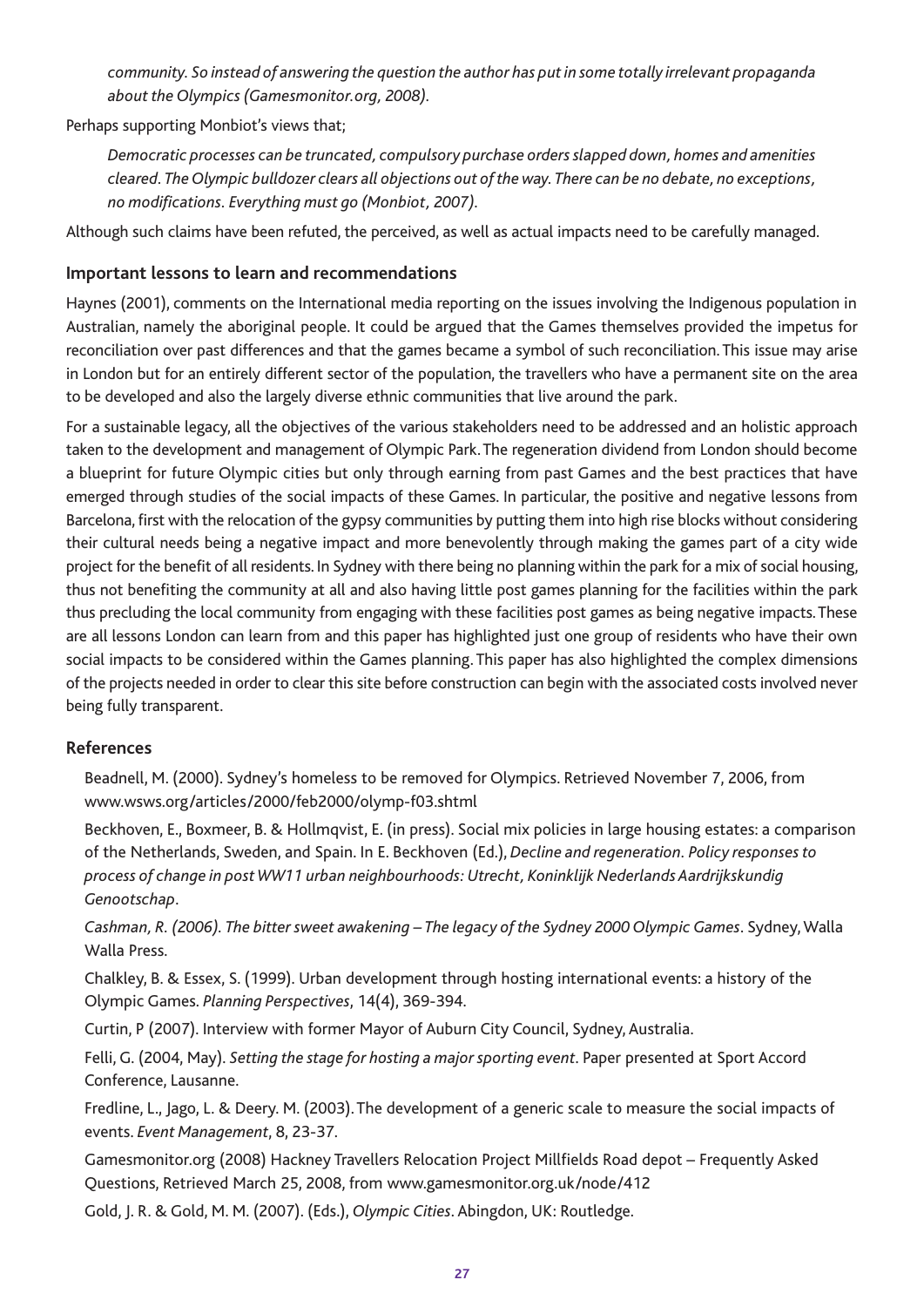Hall, C. M. (1997). Mega-events and their legacies. In P.E. Murphy (Ed.) *Quality Management in Urban Tourism*, (p. 81). Chichester: John Wiley and Sons.

Hamilton, K. (2000). The rent race: Sydney's new Olympic Sport. Retrieved October 31, 2006, from www.reportage.uts.edu.au/stories/2000/jun00/rent.html

Harrison, D. (2007, 8th April). Olympic needs a tsar or legacy will be chaos. London: *Sunday Telegraph*.

Haynes, J. (2001). *Socio-Economic Impact of the Sydney 2000 Olympic Games.* Seminar of the International Chair in Olympism, Centre d'Estudis Olimpis I de L'esport, Barcelona: CEO-UAB.

Headliners. (2007). How will the Olympics affect us? Hackney Traveller boys interview local councillor about the plans for their site. Retrieved March 16, 2008, from

www.headliners.org/storylibrary/stories/2007/hackneytravellerboys.htm

Hiller, H. (2000). Mega-events, urban boosterism and growth strategies: An analysis of the objectives and legitimations of the Cape Town 2004 Olympic bid. *International Journal of Urban and Regional Research*, 24(2), 439-458.

Hiller, H. (2006). Post-event outcomes and the post-modern turn: The Olympics and urban transformations. *European Sport Management Quarterly*, 6(4), 317-332.

Hughes, H.L. (1993). Olympic tourism and urban regeneration. *Festival Management and Event Tourism*, 1, 157- 162.

International Olympic Committee. (2003). *Conclusions and recommendations from the International Symposium on Legacy of the Olympic Games*, 1984-2000. Lausanne, IOC.

Lenskyi, H. J. (2002). *The best Olympics ever? Social impacts of Sydney 2000*. New York: State University of New York Press.

London 2012 Candidate File. (2005a). *Theme 1- Concept and Legacy*. London: London 2012.

London 2012 Candidate File. (2005b). *Theme 5 – Environment and Meteorology*. London: London 2012.

London Development Agency. (2006). *Homerton road, London: Design and access statement*. London: LDA.

McWilliams, C. (2000). Kicked out: 60 days notice after 30 years loyalty Retrieved October 31, 2006, from www.reportage.uts.edu.au/stories/2000/jun00/kicked.html

Mackay, D. (2000). *The recovery of the seafron*t. Barcelona: Aula Barcelona.

Malfas, M., Theodoraki, E. & Houlihan, B. (2004). Impacts of the Olympic Games as mega-events. *Municipal Engineer*, 157(ME3), 209-220.

Monbiot, G. (2007, June 12). Everywhere they go, the Olympic Games become an excuse for eviction and displacement. London: *The Guardian*.

Olds, K. (1998). Urban mega-events, evictions and housing rights: The Canadian case. Current Issues in Tourism, 1(1), 2-46.

Olympic Delivery Authority (2006, December). *The Key Benefits and Opportunities from London 2012*. Paper presented at 'Countdown to London 2012: How Will the Games Deliver for the Country?' Westminster Briefing, Westminster London.

Ritchie, J.R.B (1987). *The Impacts of the 1988 Winter Olympics on Calgary: A tourism perspective*. Paper presented at the 18th Annual Conference of the Travel and Tourism Research Association. Seattle, WA, USA.

Ritchie, J.R.B. & Smith, B.H. (1991). The impact of a mega-event on host region awareness: a longitudinal study. *The Journal of Travel Research*, 3(1), 3-10.

Ritchie, J.R.B. (2000). Turning 16 days in 16 years through Olympic legacies. *Event Management*, 6, 155-165.

Searle, G. (2002). Uncertain legacy: Sydney's Olympic stadiums. *European Planning Studies*, 10(7), 845-847.

Vigor, A., Mean, M. & Tims, C. (2004). *After the gold rush – a sustainable Olympics for London*. London: IPPR-Demos.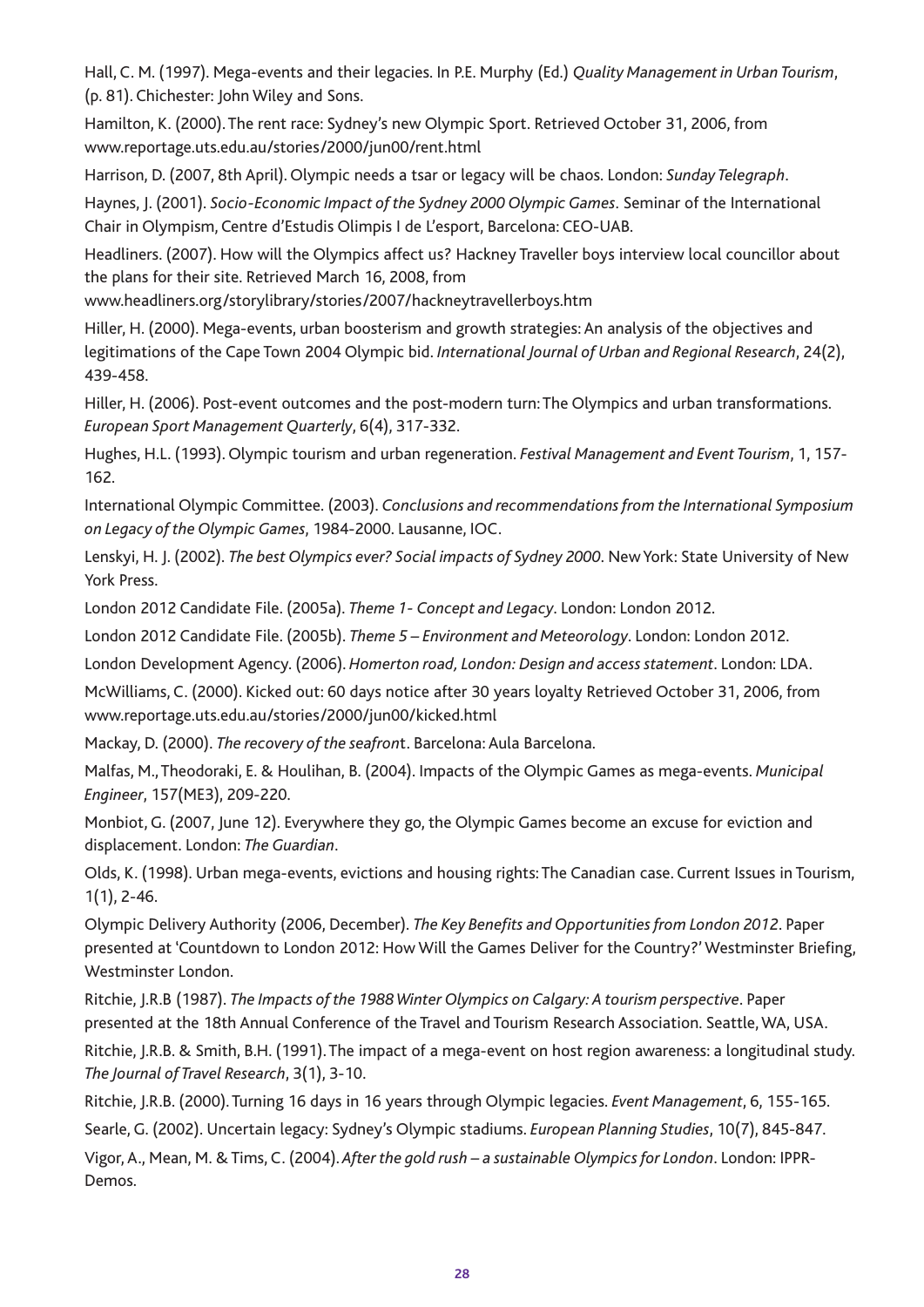Volrath, A. (2005). Eternity Games – Legacies and collective identity through sport events: studies on legacies of community building in the Sydney 2000 Olympic Games. In D. Adair, B. Coe & N. Gouth (Eds.), *Beyond the torch*, (p. 86). Sydney: Australian Society for Sports History.

Waitt, G. (2001). The Olympic spirit and civic boosterism: the Sydney 2000 Olympics. *Tourism Geographie*s, 3(3), 249-278.

Walker, A. & Porraz, B. (2003). *The case of Barcelona Spain*. In Global Report on Human Settlements – The Challenge of Slums. London: Earthscan/UN-Habitat. Retrieved January 20, 2008, from www.ucl.ac.uk/dpu-projects/Global\_report/pdfs/Barcelona.pdf

Walliser, A. (2004). A place in the world: Barcelona's quest to become a global knowledge city. B*uilt environment*, 30(3), 213-224.

### **About the Authors**

Deborah Sadd is a PhD scholar in the School of Services Management at Bournemouth University, researching the urban regeneration legacies associated with the hosting of mega-events and in particular leveraging the legacy for London 2012. She is using both Sydney and Barcelona as case studies to develop a model of best practice for London 2012. Deborah completed a Tourism Management and Planning Masters degree in September 2004 with distinction, the research for her Masters was undertaken in Weymouth and Portland, Dorset, prior to the successful 2012 Olympic Bid. Her research interests include social impacts of events, urban regeneration opportunities from events, legacy planning and in particular the opportunities to be gained from the hosting of London 2012 not just for the communities hosting the games in London, but also for the host community of Weymouth, the nearest Olympic venue to Bournemouth.

Ian Jones is Associate Dean Sports and Leisure, within the School of Services Management at Bournemouth University. His teaching interests are based largely around the Sociology of Sport, Sports Management and Research Methods for Sport. He has two main research interests, these being firstly sport fan behaviour, and secondly the idea of 'Serious Leisure' as applied to sport participation. He has published in a variety of sport and leisure related journals, and was coauthor of Research Methods for Sport Studies (Routledge 2004). He has also co-edited two volumes, Leisure Cultures: Investigations in Media, Technology and Sport (LSA 2003) and Serious Leisure: Extensions and Applications (LSA 2006). He is a member of the advisory board for the Journal of Sport & Tourism.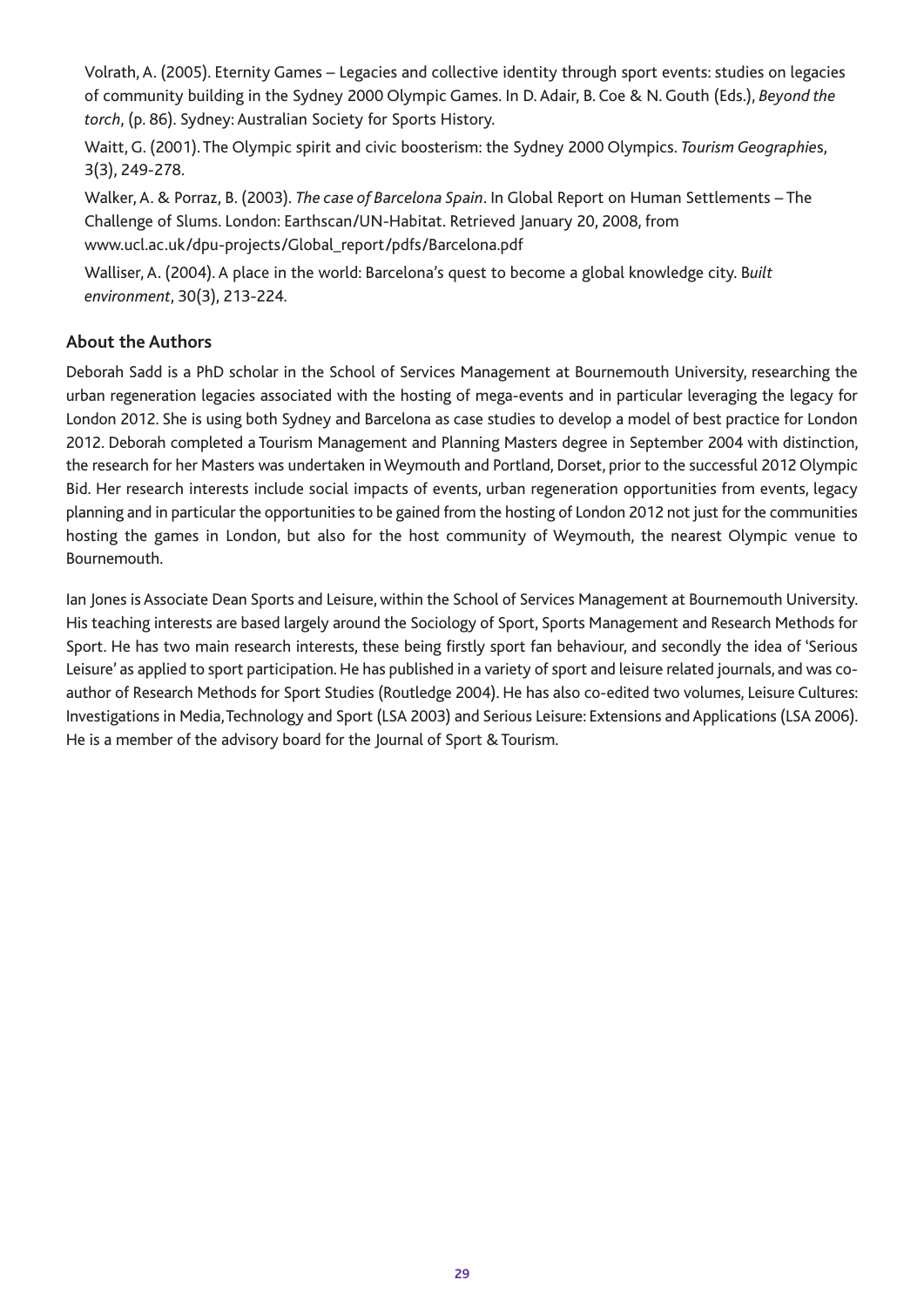# Call for Papers – LJTSCI Volume 1 Edition 2 Autumn 2008

London is one of the world's most heterogeneous and cosmopolitan cities. It is a quintessential 'global city' located at the interface of manifold networks and flows. *The London Journal of Tourism, Sport and Creative Industries* (LJTSCI) seeks to publish articles on a variety of related topics which encapsulates this diversity and the nature of its localglobal intersections.

A **general call for papers** is now being made for the second edition of the journal.

**Abstract deadline: June 20th 2008**

**Full paper deadline: September 19th 2008**

Any queries relating to the journal please email the editor at ljtsci@londonmet.ac.uk